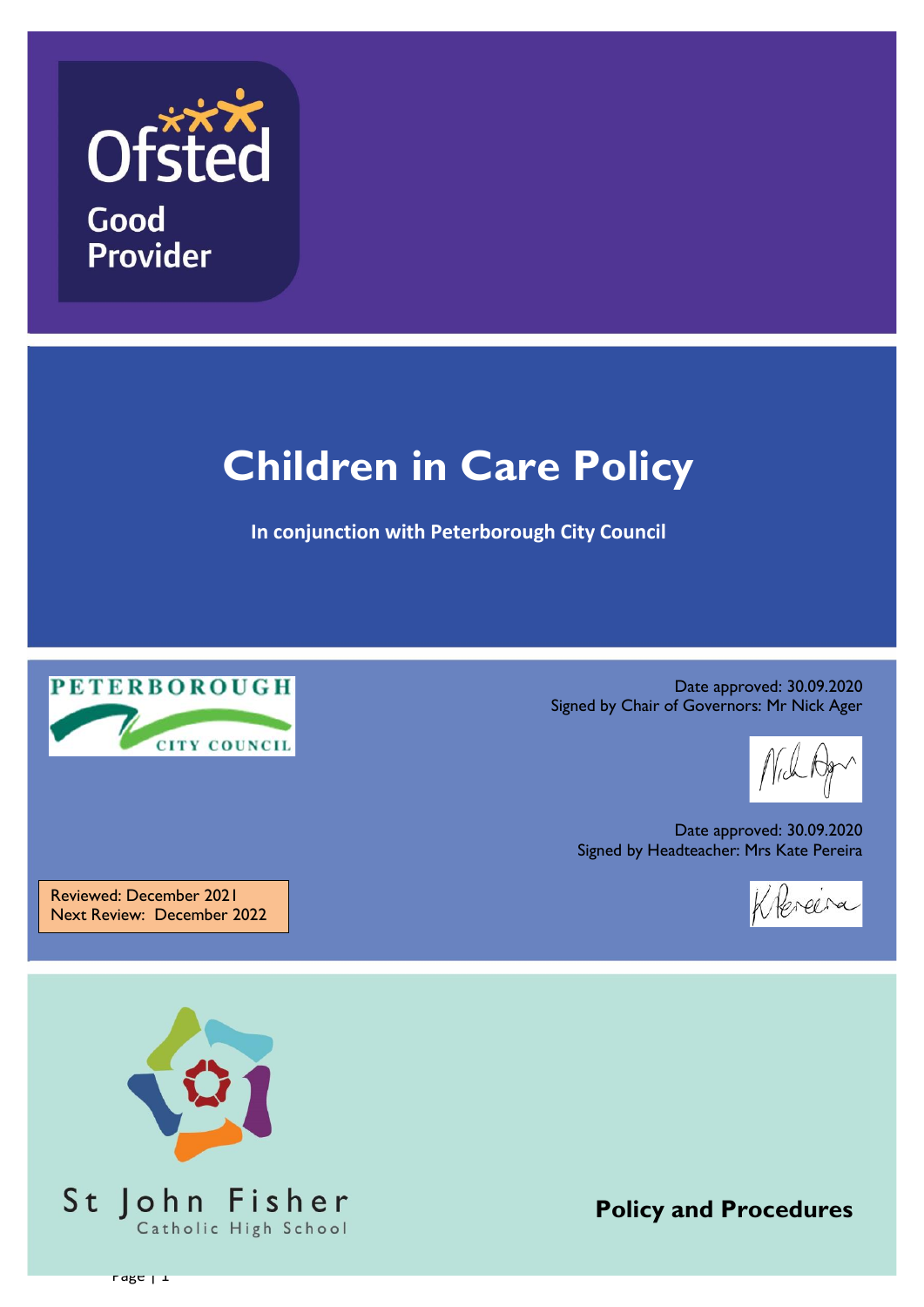## Contents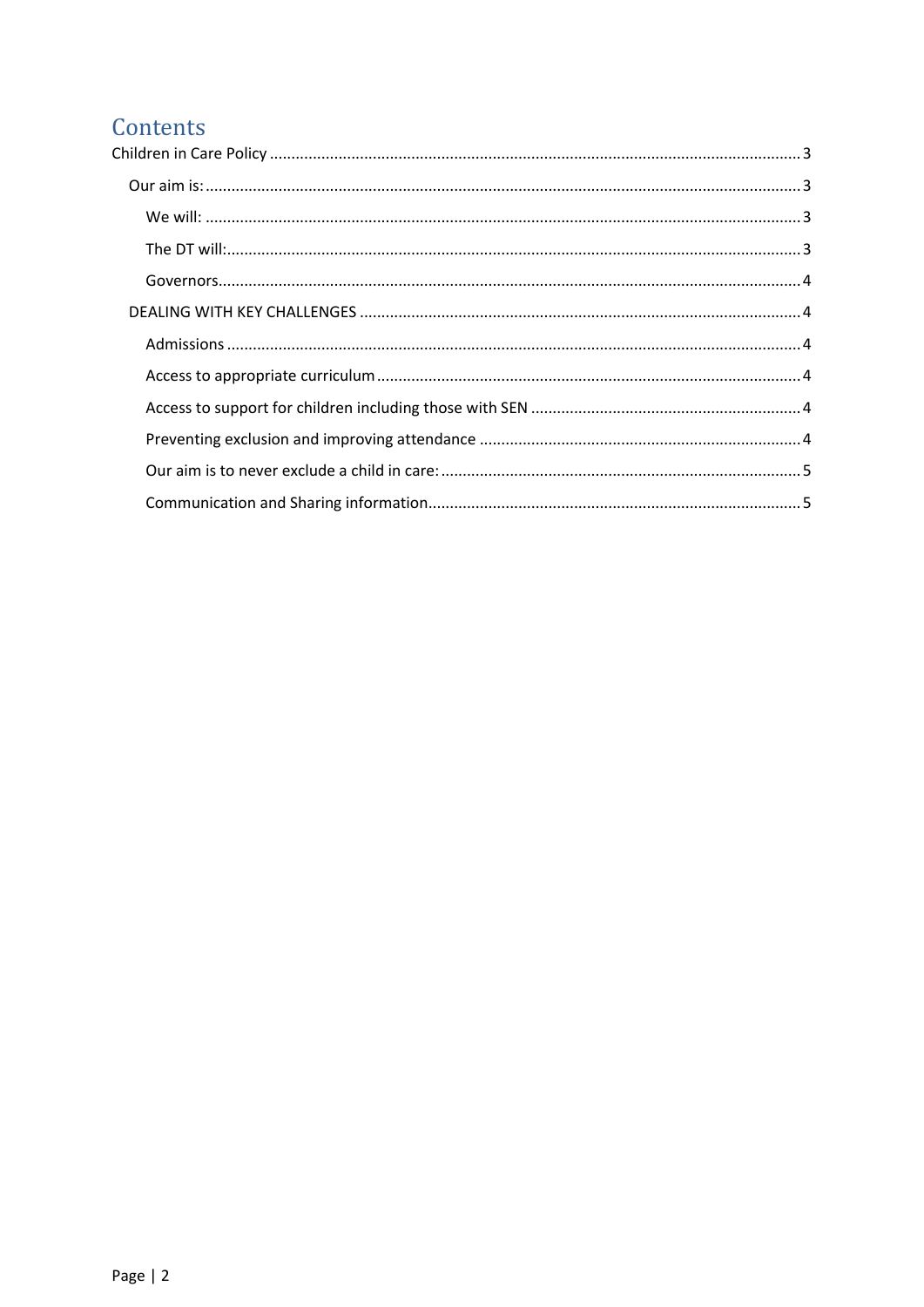# <span id="page-2-0"></span>**Children in Care Policy**

## *"I have come that they may have life and have it to the full"*

*John Chapter 10*

St John Fisher Catholic High School believes that in partnership with Peterborough City Council as Corporate Parents we have a special duty to safeguard and promote the education of Children in Care (CiC) and those previously in care (PCiC).

## <span id="page-2-1"></span>**Our aim is:**

To provide a safe and secure environment, where education is valued and there is a belief in the abilities and potential of all children.

To support our CiC and PCiC and give them access to every opportunity to achieve to their potential and enjoy learning.

To fulfil our schools' role as corporate parents to promote and support the education of our CiC and PCiC , by asking the question, **'Would this be good enough for my child?'**

#### <span id="page-2-2"></span>**We will:**

- Nominate a Designated Teacher (Steve Olaman) for CiC who will act as their advocate and co-ordinate support for them and *who has qualified teacher status.*
- Nominate a Designated Person (Steve Olaman) for PCiC to offer information advice and guidance to parents and support for the child.
- Nominate the Safeguarding School Governor (Helen Birch) to ensure that the needs of CiC and PCiC in the school are taken into account at a school management level and to support the DT and DP.
- Support the DT in carrying out their role by making time available and ensuring that they attend training on CiC, are able to attend Child Care Reviews and complete Personal Education Planning tasks.
- Support the DP in carrying out their role.

## <span id="page-2-3"></span>**The DT will:**

- Know all the CiC in their school and those who have recently left care and who will therefore still need support.
- Make sure the young person's voice is heard and responded to.
- Promote a culture of high expectations and aspirations for the achievement of CiC throughout the school.
- Have sufficient up to date knowledge and training about the education, care and health needs of CiC to be able to respond proactively, support and challenge staff and seek support and advice from professionals when they reach the limits of their professional knowledge.
- Ensure that support by other staff continues should the child cease to be in care.
- Ensure each Child in Care has an up to date, complete and high quality Personal Education Plan.
- Assess the child's needs and request Pupil Premium Grant to improve outcomes at the start of each term through a PEP meeting and the setting of SMART targets.
- Ensure appropriate interventions and assessments are carried out so barriers to learning are overcome and record these plans in the PEP.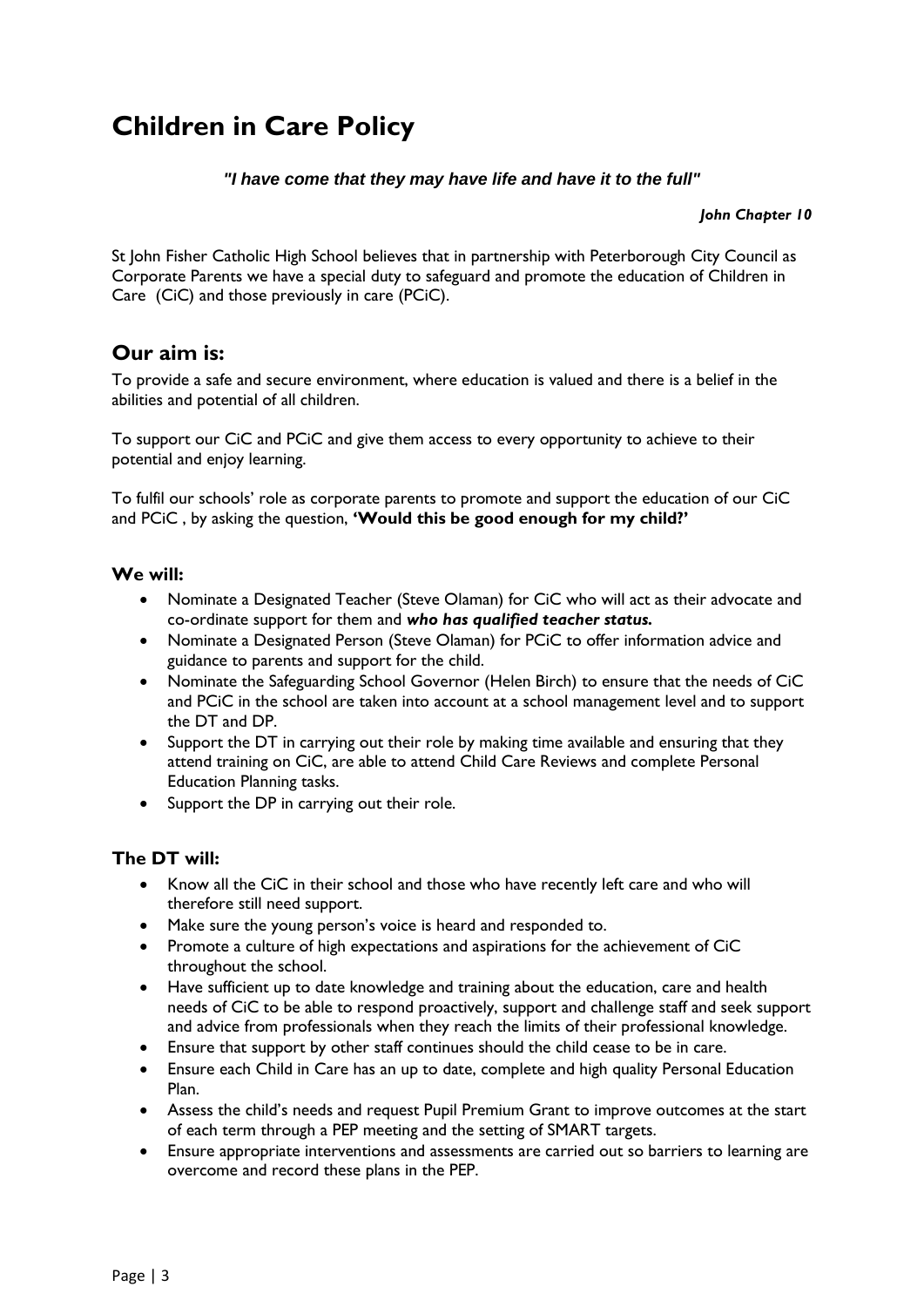- Make sure that CiC are prioritised in support arrangements and that carers understand the importance of supporting learning at home.
- Work closely with other agencies, sharing information as appropriate.
- **•** Attend training
- Keep Governors and SLT up to date with the needs, issues and outcomes for CiC via an annual report and any other necessary communication.
- The DT will support any transitions to new schools by providing information, attending meetings and ensuring a timely transfer of school files.

## <span id="page-3-0"></span>**Governors**

We will nominate a Governor who will:

Ensure that the needs of CiC and PCiC are taken into account at a school management level. Support the DT in carrying out their role by ensuring they have the time to fulfil the role to a high level and that they attend training about CiC.

Ensure that the needs and outcomes of CiC are incorporated in policy decisions wherever relevant Ensure the school's work with CiC is reviewed at least annually by the SLT and Governing Body Attend training

## <span id="page-3-1"></span>**DEALING WITH KEY CHALLENGES**

## <span id="page-3-2"></span>**Admissions**

 We will act in accordance with the law and admissions codes and give timely access to school places to CiC and PCiC.

## <span id="page-3-3"></span>**Access to appropriate curriculum**

- We will ensure that CiC and PCiC have access to the best curriculum that we can offer.
- We will work proactively with others to ensure that the curriculum meets their needs and ensure that staff are aware of any issues that could cause additional distress e.g. discussions around family, Mothering Sunday …and approach these with sensitivity.

## <span id="page-3-4"></span>**Access to support for children including those with SEN**

- We will work proactively to ensure children's needs are assessed early and their needs met.
- The DT and DP will take the lead in ensuring support or assessment from other agencies is in place.

#### <span id="page-3-5"></span>**Preventing exclusion and improving attendance**

- We will adopt the processes of the external attendance monitoring service commissioned by PVS , Looked After Call.
- Where attendance is falling or low we will work with other agencies, including the Attendance Service, to address issues and ensure a plan is in the PEP.
- We will work with other agencies [including foster carer, social worker, psychology services and Virtual School] on strategies to prevent exclusion. The school will seek, accept and be provided with support in a timely manner according to the availability of resources, if a pattern of exclusion is developing and ensure plans to address issues are in the PEP.